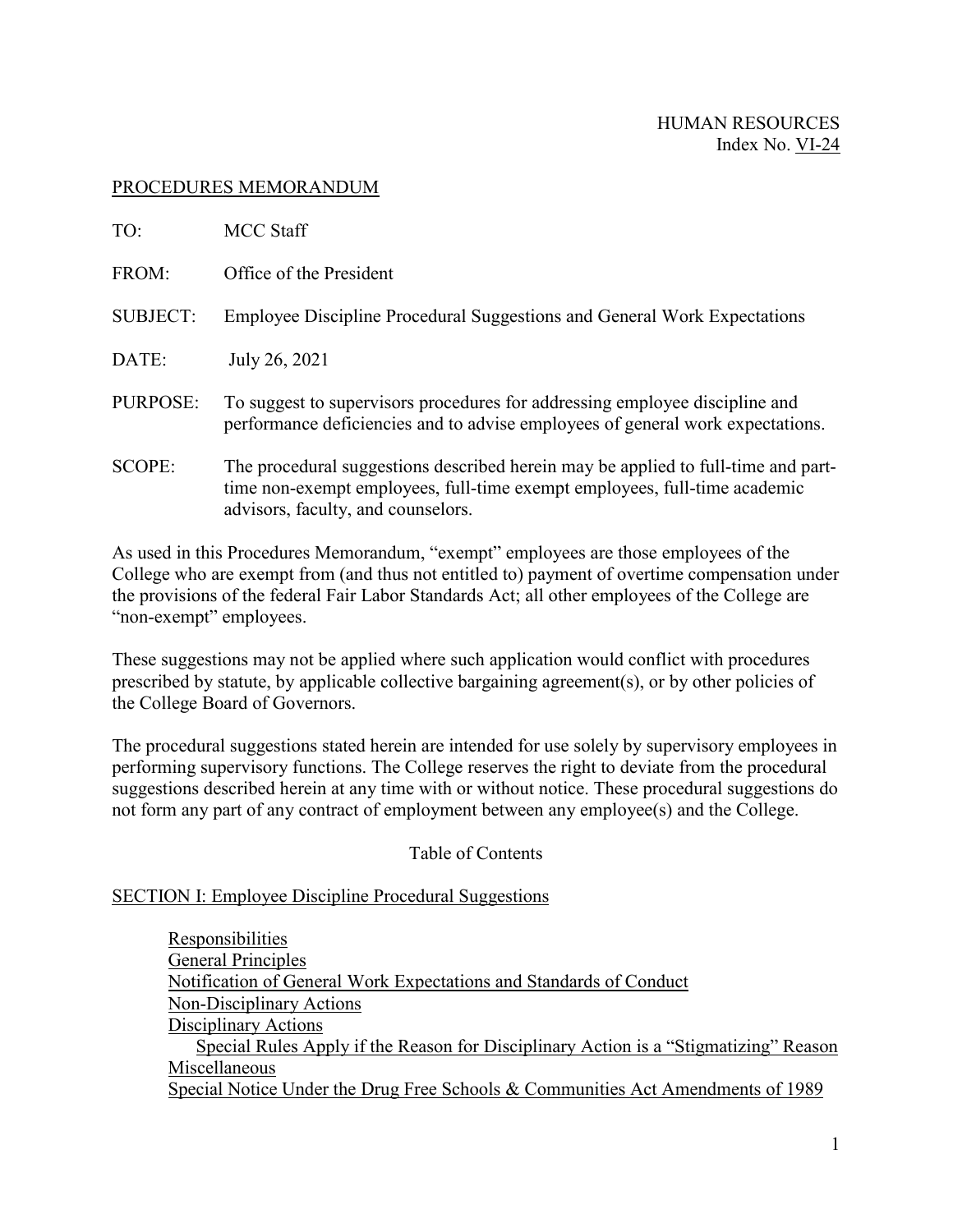### SECTION II: General Work Expectations

[General Expectations](http://www.mccneb.edu/procedures/VI-24_Discipline_and_Work_Exp.htm#II1#II1) [Hours of Work and Attendance](http://www.mccneb.edu/procedures/VI-24_Discipline_and_Work_Exp.htm#II2#II2) [Property](http://www.mccneb.edu/procedures/VI-24_Discipline_and_Work_Exp.htm#II3#II3) [Personal Actions and Appearance](http://www.mccneb.edu/procedures/VI-24_Discipline_and_Work_Exp.htm#II4#II4) [Outside Activities and Employment](http://www.mccneb.edu/procedures/VI-24_Discipline_and_Work_Exp.htm#II5#II5)

## SECTION I Employee Discipline Procedural Suggestions

### 1. Responsibilities

- A. Supervisors Supervisors should be aware of employee misconduct and/or performance deficiencies within the supervisor's respective department or area. It is the responsibility of the department supervisor and the next higher supervisor to initiate non-disciplinary action and disciplinary action when it becomes necessary.
- B. Vice President for Human Resources The Vice President for Human Resources will serve in an advisory role to supervisors contemplating non-disciplinary actions or disciplinary actions as described herein. For the protection of the interests of the supervisor and the College, no supervisor should take or initiate such actions without prior consultation with the Vice President for Human Resources.

#### 2. General Principles

The College believes discipline is most constructively utilized when intended to be corrective in nature rather than punitive.

As such, discipline is normally most constructive when applied in a progressive manner. This enables employees to have the opportunity to correct problems before more serious actions are taken. The object of progressive discipline is to improve employee performance and conduct and thus facilitate improved College operations. The application of progressive discipline is, however, dependent upon the seriousness of the problem as determined by supervisors under the circumstances of each case. Some problems may warrant more severe supervisory actions in the first instance. The College fully reserves the right to impose such discipline as may be deemed appropriate by supervisors under the circumstances of each case.

Misconduct and failure to meet performance standards require action by supervisors. Examples of misconduct include, but are not limited to, negligence, conviction of a crime, conduct unbecoming a College employee, dishonesty, failure or refusal to follow lawful instructions or orders of a supervisor or other authorized College employee, insubordination or other failure to meet General Work Expectations outlined in Section II of this Procedures Memorandum. Failure to meet performance standards may range from inefficiency to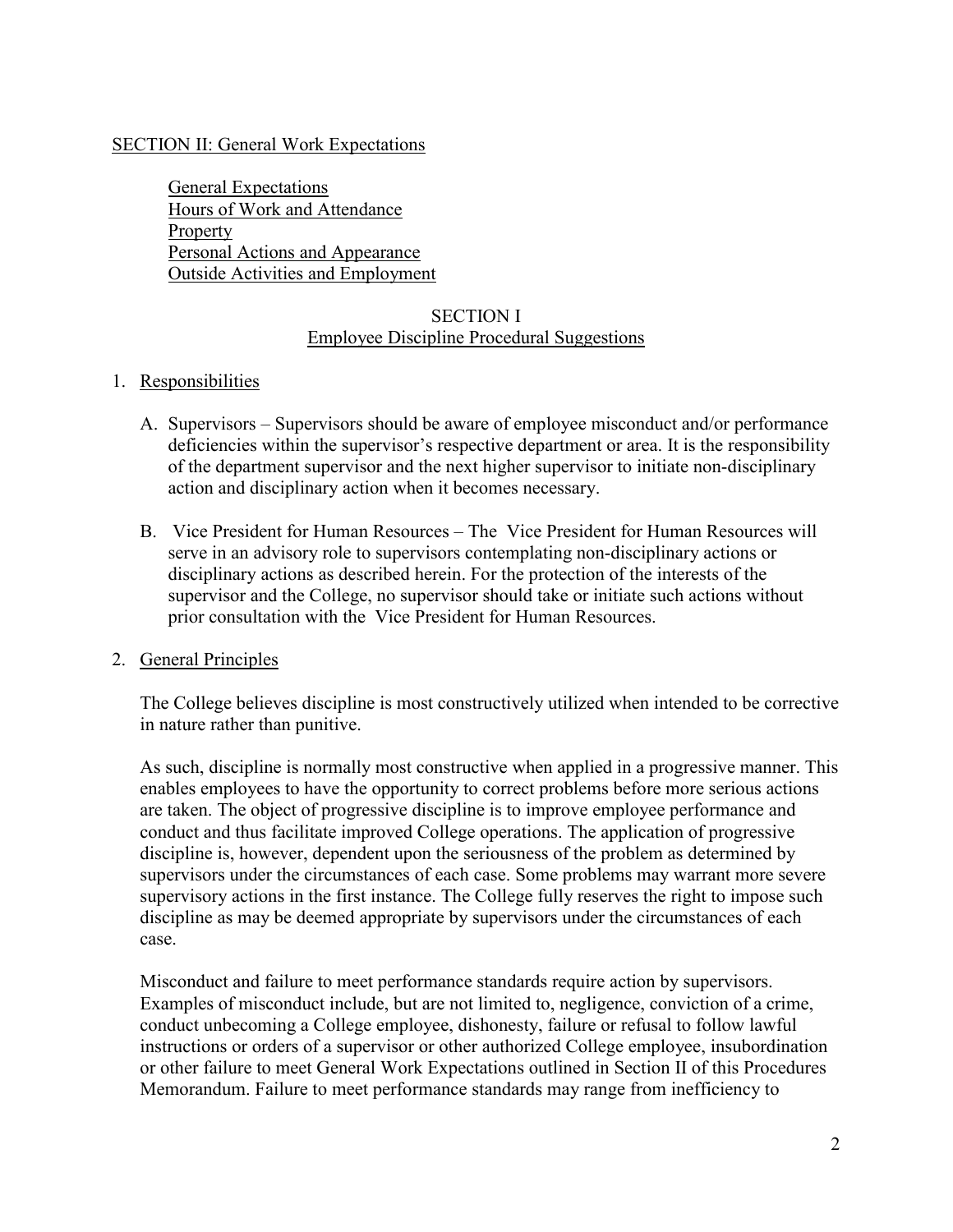inadequacy to incompetence. Performance standards are established, among other methods, by day-to-day instructions of supervisors.

The two-year probationary period prescribed by state law for full-time faculty provides that faculty may be terminated during such period without cause. College policy reflects state law in that regard. State law prescribes certain of the procedures to be followed in terminating a non-probationary faculty member for just cause. College policy conforms to such procedures.

Exempt non-faculty employees, academic advisors, and counselors receive annual appointments. During the terms of such annual appointments, these employees may be terminated for just cause, provided that such employees newly employed are subject to a two-year probationary period. During the two-year probationary period, the College may terminate such appointments without cause at any time. In addition, renewal of employment upon expiration of such annual appointments during or after the two-year probationary period is at the continuing discretion of the College.

Non-exempt employees (both regular and non-regular) are employed, during the original and any extension of the orientation period applicable to non-exempt employees, and thereafter, at the continuing discretion of the College President. The original and any extended orientation period should be used to screen out newly hired non-exempt employees who are not performing as expected. Satisfactory completion of the original and any extended orientation period does not, however, constitute any contract or assurance of continued employment.

## 3. Notification of General Work Expectations and Standards of Conduct

Notification to employees of work expectations and accepted standards of conduct is accomplished through such materials as procedures memorandums, bulletin board postings, written or oral directions, e-mail, employee handbooks, etc. Notification also occurs through the orientation and performance evaluation process, training, day-to-day supervision and supervisory instructions, and prior non-disciplinary action(s) and disciplinary action(s). In addition, General Work Expectations are outlined in Section II of this Procedures Memorandum. Employees are expected to familiarize themselves with the above referenced materials and information.

#### 4. Non-Disciplinary Actions

Non-disciplinary actions are actions that may be taken when performance or conduct problems are first observed and before those problems reach a level that is judged by supervisor(s) to require disciplinary actions. However, circumstances may cause the supervisor to determine, in the exercise of his/her judgment, that immediate disciplinary action is warranted without prior non-disciplinary action.

The use of non-disciplinary actions in appropriate cases may resolve problems and eliminate the need for later disciplinary actions. If later disciplinary action(s) is required, prior nondisciplinary action(s) will serve as evidence of prior notification and of supervisory efforts to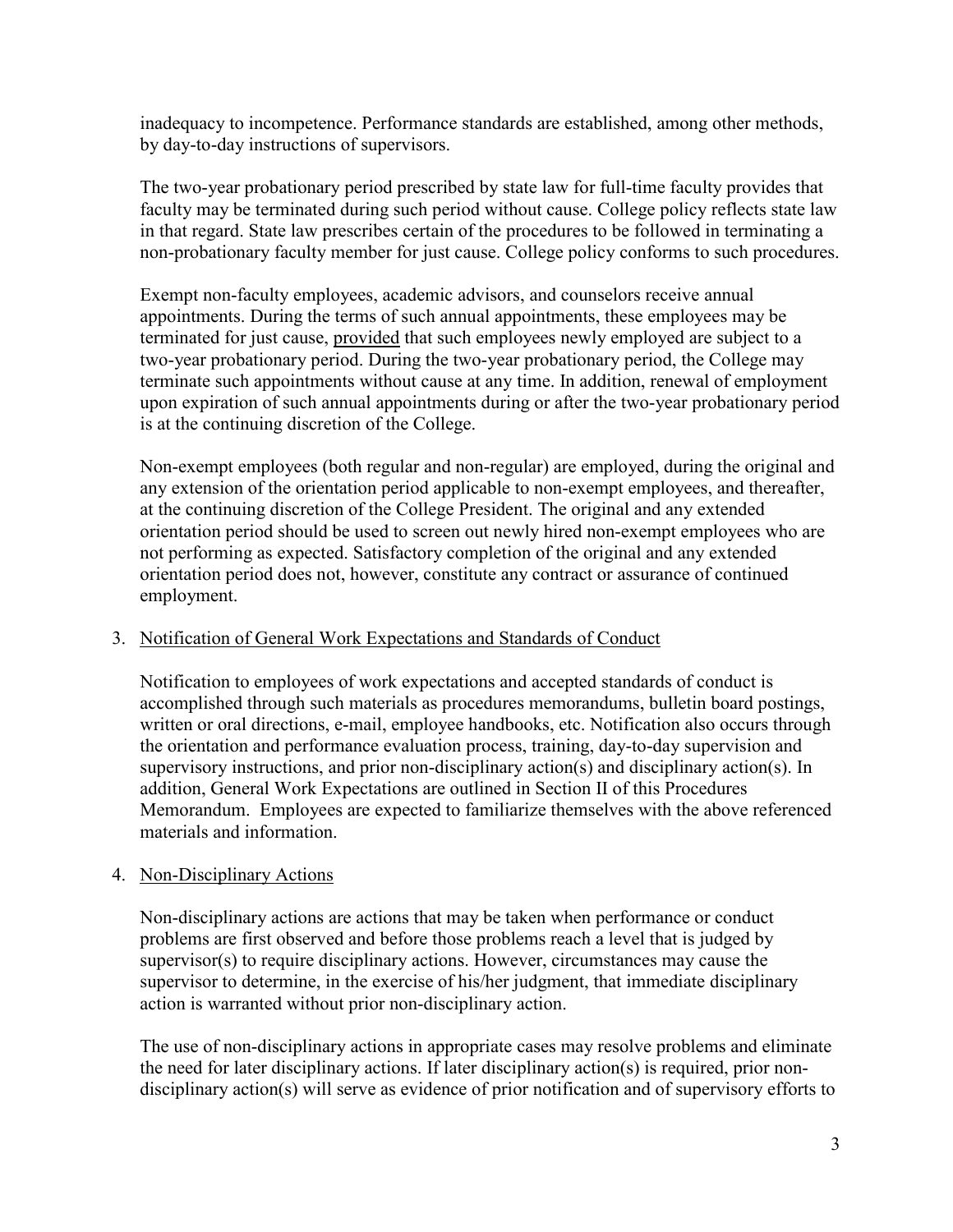correct the problem. Some non-disciplinary actions which may be used for constructive corrective purposes are:

- A. Employee Consultation Employee consultation by supervisors may be conducted when there is a perceived need to clarify job performance expectations or to correct conduct infractions or performance deficiencies judged by the supervisor to be minor. At such consultations, supervisors can explain to the employee the problem area(s), indicate what corrective steps need to be taken, and answer questions relating to the problem area(s). Such consultations with the employee should be conducted in private. Supervisory staff should document any such consultation by preparing and retaining a typed note or memorandum describing the subject matter(s) discussed and the date the consultation took place.
- B. Clarification of Expectations A written clarification of conduct or of performance expectations may be given by the supervisor to an employee when the supervisor believes there is a need to more formally clarify such expectations or to attempt to correct minor infractions. The clarification normally would be prepared after an employee consultation that has not resolved the problem or to confirm the consultation. However, a clarification of expectations may be given without a prior employee consultation if warranted in the supervisor's judgment. A written clarification of expectations may also be useful if the instructions are so detailed that they need to be written down.

A clarification of expectations ordinarily should state the problem area(s), the action necessary by the employee to solve the problem(s), and include references to any previous employee consultations or clarifications of expectations relating to the same, similar or prior performance or conduct problem(s), if applicable. Clarification of expectations should be documented in the form of a memorandum, discussed with the employee, and signed by the supervisor and the employee. If the employee refuses to sign, the supervisor should so note on the memorandum. The employee should be given a copy of the clarification. A copy of the clarification of expectations will remain in the employee's personnel file permanently.

C. Reassignment or Transfer – Reassignment or transfer (not involving reduction in grade or loss of pay) can sometimes be an effective way of resolving a job performance, conduct, personality conflict or other problem which does not warrant immediate disciplinary action.

By requesting the assistance of the Vice President for Human Resources, supervisors may arrange for or seek lateral reassignment or transfer of an employee if, in the judgment of the supervisor, the employee is not functioning effectively in his/her present assignment or position due to job performance, conduct, personality conflict or other problems. This option is, of course, limited by the then-availability of lateral vacant positions. A written statement of the reasons for the reassignment or transfer may be given to the employee by the supervisor and a copy will be placed in the employee's personnel file permanently.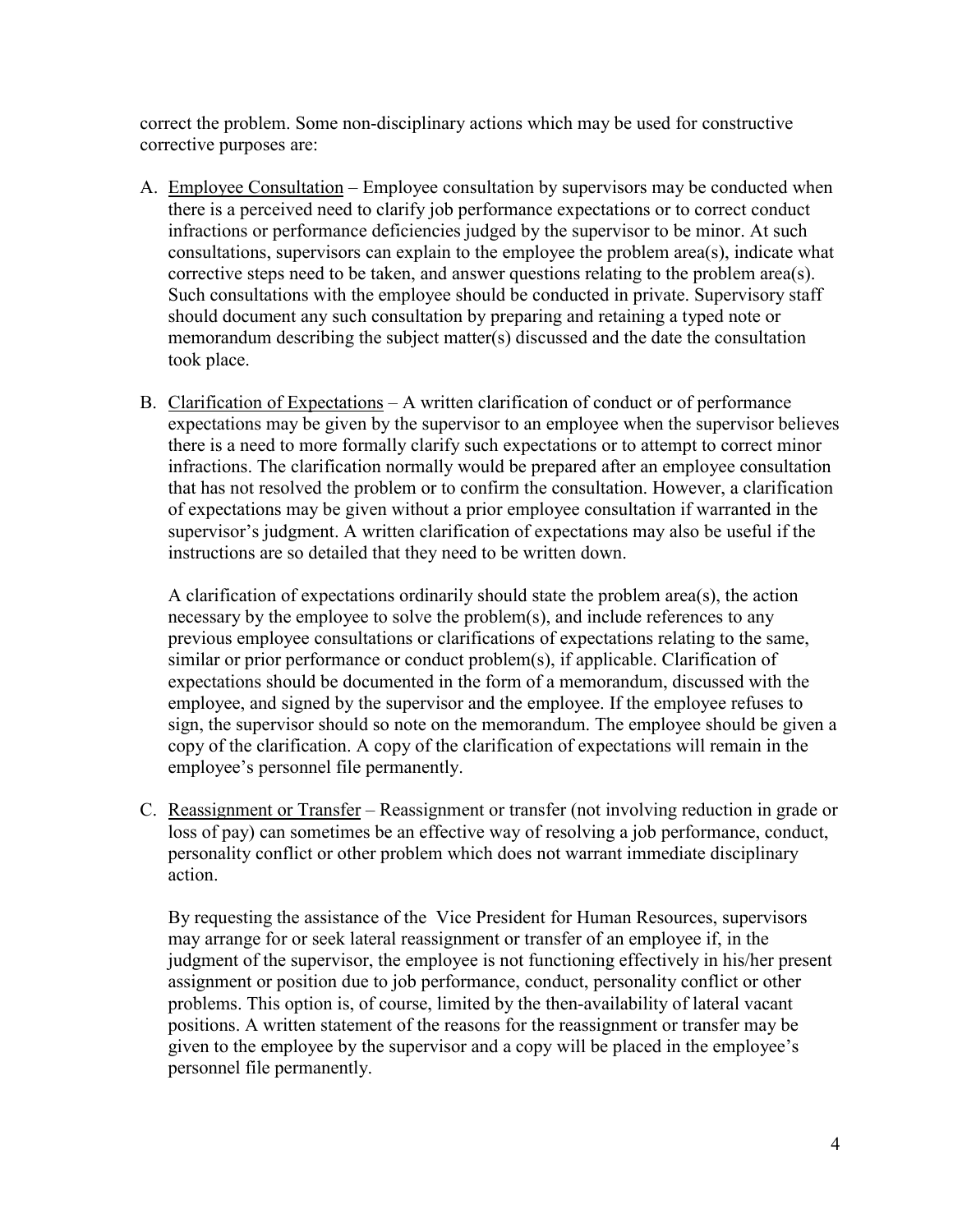D. Referral to Employee Assistance Program or Other Agencies – When deemed appropriate, supervisory officials may refer employees to the Employee Assistance Program or to other social service agencies or counselors.

The above outlined non-disciplinary actions need not be applied in sequence nor in any particular order. Further, non-disciplinary actions need not precede imposition of any of the disciplinary actions described in the following paragraphs. In each case, the supervisor should take or initiate such non-disciplinary or disciplinary action(s) which, in the supervisor's judgment, is in the best interest of the College, giving due regard to the time and money previously expended by the College in recruiting and training the employee, and whether, in the supervisor's judgment, the employee can become a fully satisfactory employee if action other than discharge is taken.

No appeals of non-disciplinary actions are permitted.

### 5. Disciplinary Actions

It is suggested that supervisors attempt to impose disciplinary action to which, in the supervisor' s judgment, the employee is most likely to satisfactorily respond. Corrective discipline implies that the disciplinary action imposed by the supervisor is intended to result in correction of employee performance or conduct.

However, and as previously noted, in each case the supervisor should take or initiate such non-disciplinary or disciplinary action(s) which, in the supervisor's judgment, is in the best interest of the College, giving due regard to the time and money previously expended by the College in recruiting and training the employee, and whether, in the supervisor's judgment, that employee can become a fully satisfactory employee if action other than discharge is taken.

Special Rules Apply if the Reason for Disciplinary Action is a "Stigmatizing" Reason. In every situation, the supervisor must consider early on in the disciplinary process whether the reason for taking disciplinary action is a "stigmatizing" reason (such as an allegation or suspicion of dishonesty, sexual or fiscal misconduct, criminal behavior, immorality, racism, child or student abuse, an act of moral turpitude, or the like). This is because the courts distinguish "stigmatizing" reasons from the more routine reasons for employee discipline (such as unsatisfactory job performance, unsatisfactory attendance, failure or refusal to follow instructions, and so forth). Specific legal considerations and restrictions apply if the reason for disciplinary action can do serious harm to an employee's reputation (that is, a "stigmatizing" reason), and the courts often require additional procedures and safeguards where the reason is a stigmatizing reason. Whenever the reason for discipline possibly involves a stigmatizing reason, the supervisor should consult with both the Vice President for Human Resources and the College's General Counsel before taking any disciplinary action. It is also critical that the supervisor not discuss the matter with anyone other than the employee, the Vice President for Human Resources, the College's General Counsel, President or College Business Officer.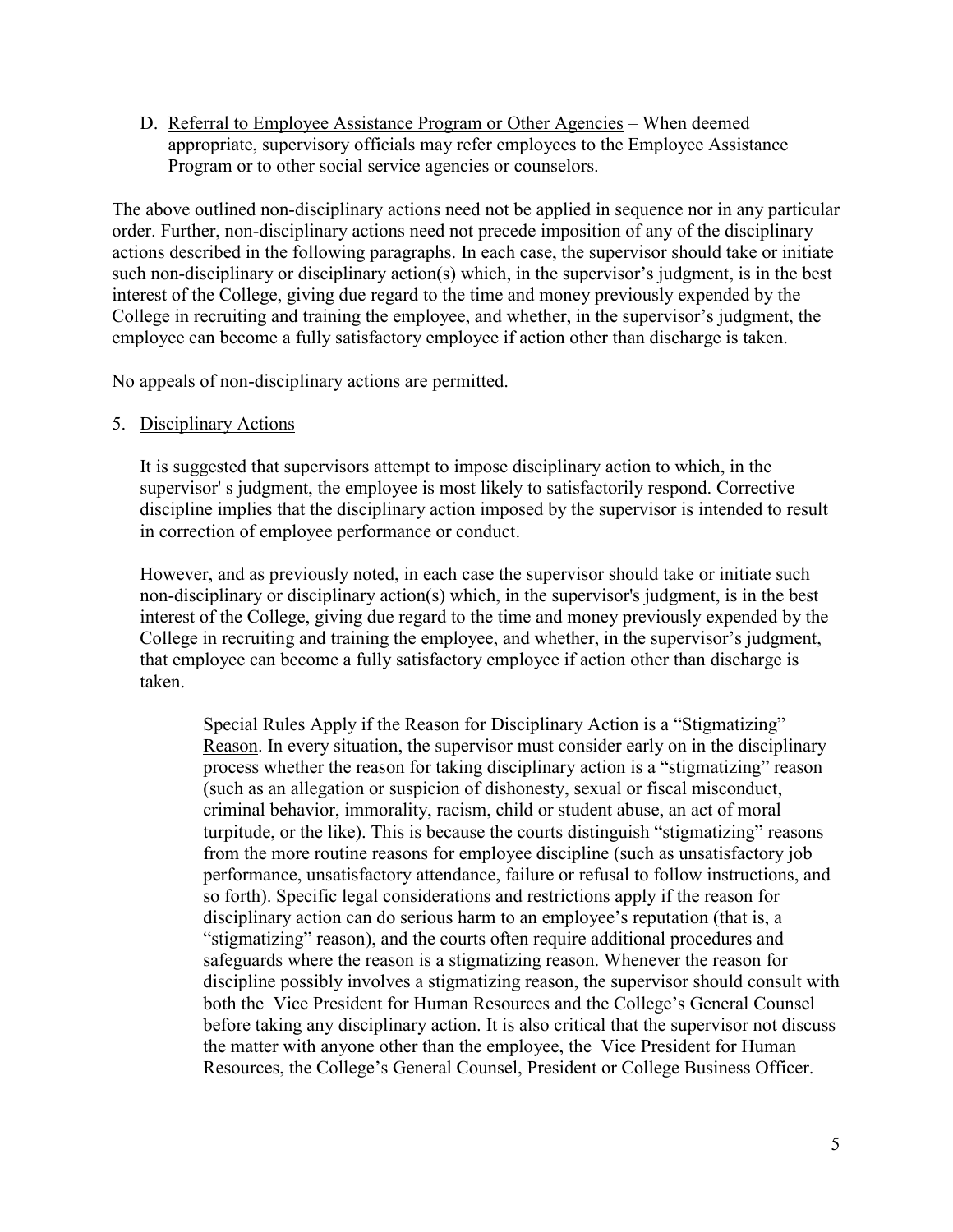Once the supervisor, in the exercise of his/her judgment, has determined that disciplinary action is warranted, the matter may be best handled by following this sequence of disciplinary actions: oral reprimand, written reprimand, imposed probation, imposed downgrade (non-exempt employees only), suspension and discharge.

However, supervisors and the College are not bound to follow such sequence when unacceptable performance or misconduct are, in the discretion and judgment of supervisors, considered to be so severe or cumulative as to warrant immediate suspension or discharge. Similarly, supervisors may elect to give more than one reprimand or to seek consecutive suspensions of increasing severity for repeated, similar, or cumulative infractions or performance deficiencies. Additionally, more than one disciplinary action, more than one non-disciplinary action, or any combination of disciplinary and non-disciplinary actions, may be imposed at the same time, such as suspension followed by imposed probation on return to work. Documentation of all disciplinary actions will be maintained in the affected employee's personnel file permanently.

Disciplinary actions and procedures are:

- A. Oral Reprimand An oral reprimand may be appropriate for non-repetitive job performance problems or conduct infraction(s) judged by the supervisor to be of such a nature as not to require more severe disciplinary action. The supervisor explains the problem or infraction(s) to the employee and requests the employee's cooperation in correcting his/her behavior. The supervisor should make and retain a note or memorandum of the reprimand for future reference.
- B. Written Reprimand A written reprimand may be given for cumulative or repeated job performance problem(s) or conduct infraction(s), where deemed appropriate in the supervisor's judgment, or for a single occurrence where the supervisor judges the occurrence to require more substantial disciplinary action than an oral reprimand.

Supervisory staff should prepare a written reprimand in memorandum or letter form. The written reprimand should explain the infraction(s) or problem(s) to the employee and indicate to the employee what specific steps the employee should take to remedy the situation. The written reprimand should document or list the employee's past offenses or problems, if any, and recite that it is a written reprimand. The employee should also be informed in writing that he/she may file with the supervisor a written response to the reprimand for inclusion in the personnel file along with the written reprimand.

The supervisor should sign the written reprimand and receipt should be evidenced by the employee's signature. If the employee refuses to sign the reprimand, the supervisor should note such refusal on the memorandum or letter. Copies, with all signatures, should be given to the employee and to the Vice President for Human Resources for permanent placement in the employee's official College personnel file.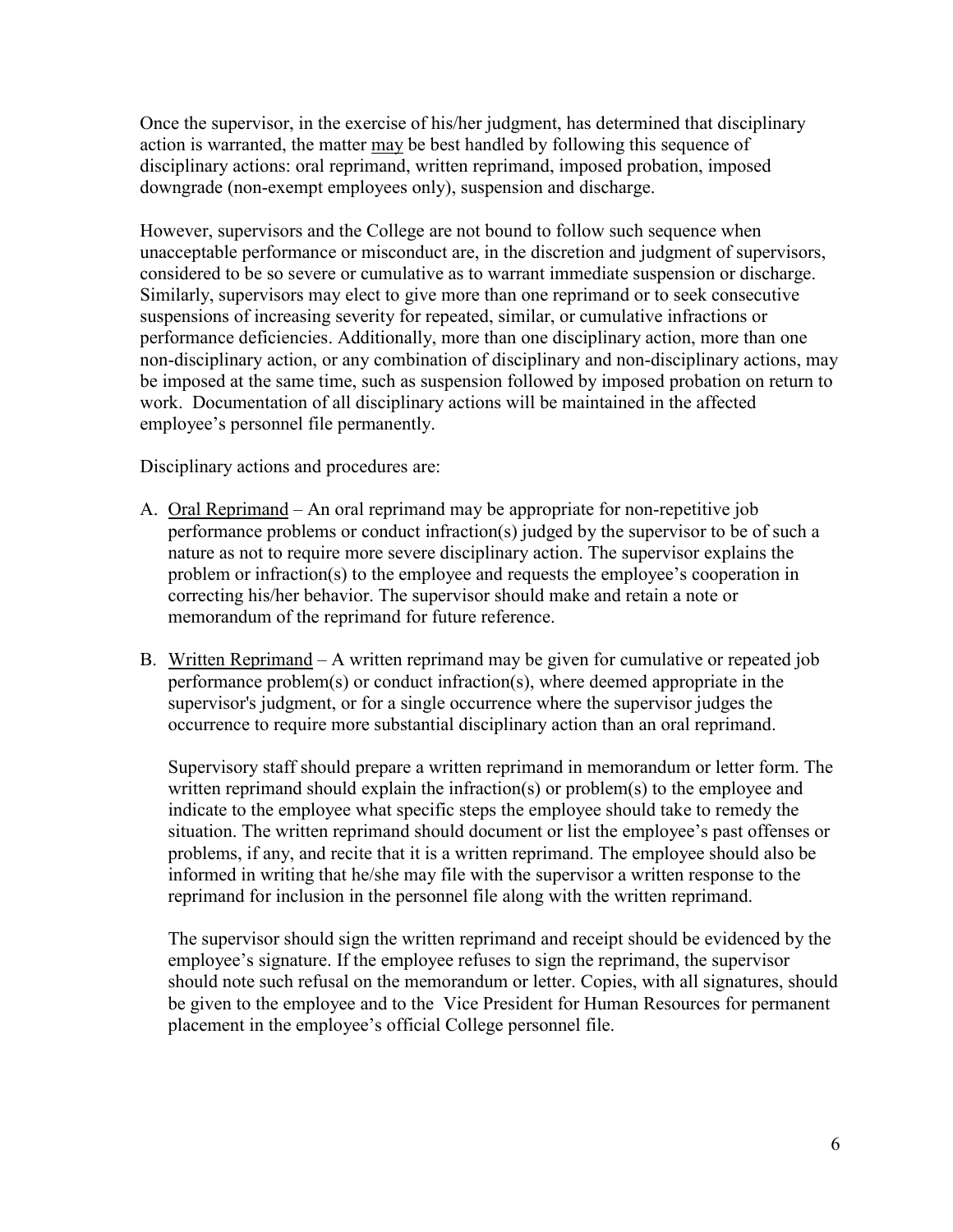C. Imposed Probation – An imposed probation of three to six months duration, or longer, may be given for an occurrence or for job performance or misconduct problems (or accumulations or repetitions of such occurrences or problems) if the supervisor's judgment is that such problems warrant(s) further or more substantial disciplinary action than a written reprimand.

Imposed probation will require prior review and approval of the Vice President for Human Resources. If an employee is placed on imposed probation, supervisory staff should prepare a memorandum to the employee outlining the reason for the imposed probation, the specific actions(s) necessary to remedy the problem(s), and the length of the probationary period. The signed memorandum should be given to the employee who will be requested to acknowledge receipt in writing, with a copy directed to the Vice President for Human Resources for inclusion in the employee's personnel file. If the employee refuses to sign the imposed probation, the supervisor should note such refusal on the memorandum. The copy of the imposed probation memorandum will remain in the employee's personnel file permanently.

After completion of an imposed probationary period that is not of permanent duration, if not before, a written performance review will be conducted by the supervisor to review the employee's job performance and/or conduct during the probationary period. A copy of the performance review will be given to the employee and the original will be sent to the Human Resources office. The review must indicate the supervisor's judgment regarding the necessity for any further disciplinary action or indicate resolution of the problem(s).

If deemed appropriate, the period of imposed probation may be extended by the supervisor, with the approval of the Vice President for Human Resources. Procedurally, extension of an imposed probation will be handled as if it were a new imposed probation.

D. Imposed Downgrade to Position in Lower Job Group (Pay Grade) for Regular Non-Exempt Employees (not applicable to exempt positions) – Where deemed practical and in the best interest of the College, a supervisor may, after obtaining the approvals described below, impose on a non-exempt employee a reduction in pay grade/classification or a demotion to a position having a lower pay grade as a disciplinary action. Supervisors must recognize, however, that this may be done only in situations where the College has an employment opening available for a person of the pay grade and classification to which the employee is to be demoted or reduced, and only where the employee meets the qualifications for such an available opening. The Vice President for Human Resources will assist in identifying available openings. Where such disciplinary action would require reassignment of the employee to a different supervisor's area of responsibility, prior approval must be obtained from (1) the supervisor, Dean and Vice President having supervisory authority over the area to which the employee is to be reassigned, (2) the Dean and Vice President having supervisory authority over the area from which the employee is to be reassigned, and (3) the College Business Officer. Reduction in pay grade/classification or demotion of a non-exempt employee, which has been approved as specified above, shall be final and no appeal is allowed therefrom.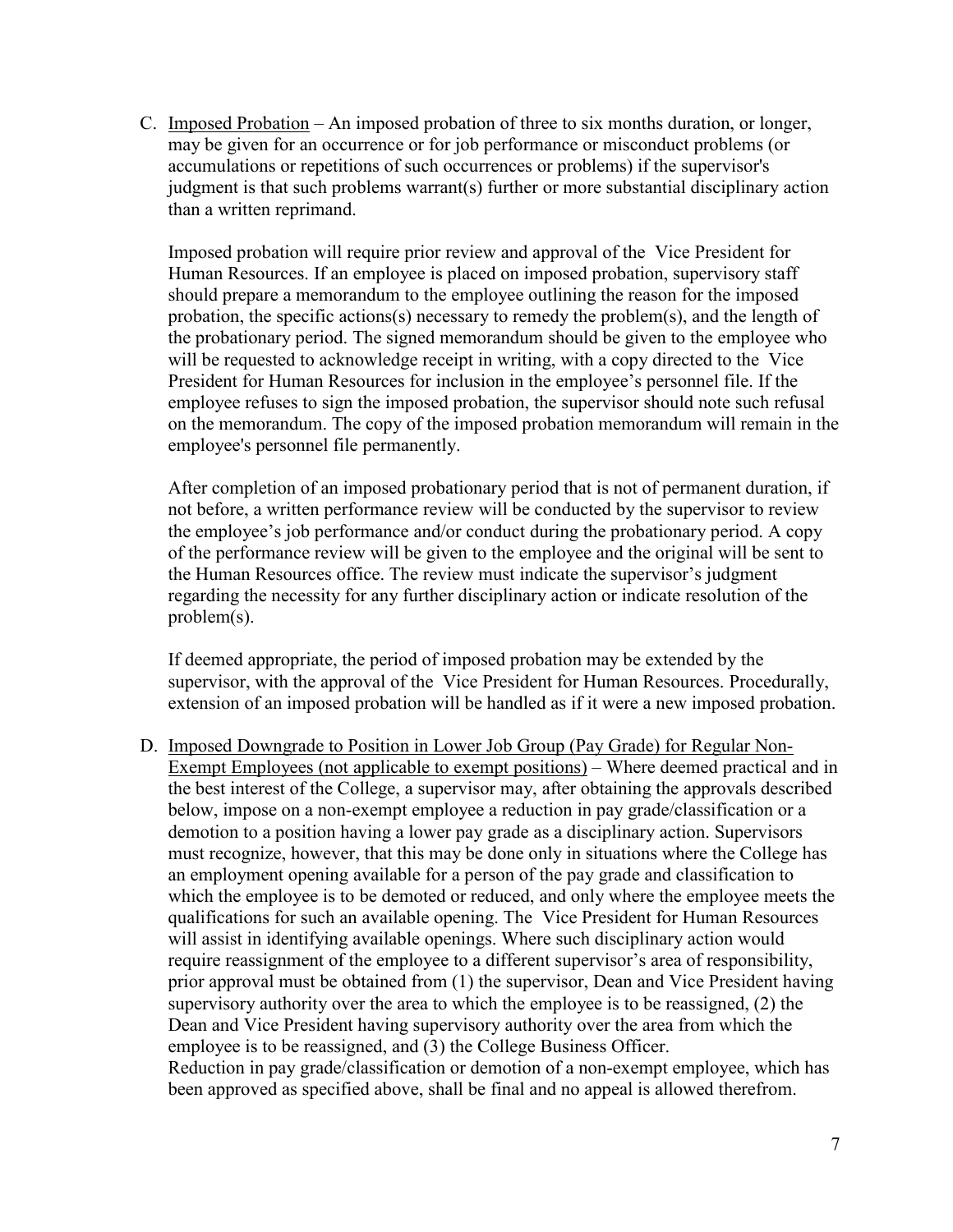- E. Suspension A supervisor may, with the advice of the College's General Counsel and the approval of the College Business Officer, suspend an employee where, in the exercise of his/her judgment, the supervisor determines there are serious (or repeated minor or cumulative) job performance problems or conduct infractions, or where suspension is deemed appropriate pending further investigation. The length of suspension should be determined by the seriousness of the matter and the employee's past work behavior. Normally, suspensions will be from one to three days' duration, but may be longer.
	- 1) Suspension Without Pay Procedures for Exempt Employees Suspension without pay of an exempt employee is not to be imposed unless, prior thereto, the employee has been provided the following "due process" procedures:
		- (a) Written notice of the cause or causes for disciplinary action;
		- (b) An explanation of the evidence against the employee, including the names of person(s) making allegations about the matter and witnesses, in sufficient detail to enable the employee to meaningfully respond to the charge(s) and present evidence relating to them; and
		- (c) A meaningful opportunity to respond to the allegations/charges against the employee, to explain his or her side of the story, and to present evidence in support of his or her defense.

If the suspending supervisor, after the foregoing "due process" procedures have been completed, determines that just cause exists and suspension without pay is warranted, the employee shall be notified in writing of the decision. An employee so notified shall have the right to request a hearing with the President.

Appeals by Exempt Employees of Suspensions Without Pay – If the employee wishes to request a hearing before the President, the employee must deliver to the College President or to the College's General Counsel, within five (5) calendar days after the date the employee is notified in writing of the suspension decision, a written request for a hearing before the President. For this purpose, if the last calendar day for delivering the written request for a hearing falls on a Saturday, Sunday, College holiday, or day that the College is closed due to inclement weather, the written request for a hearing shall be considered to have been timely delivered by the employee if it is delivered on the next ensuing business day on which the College Business Office is open for business.

At the hearing before the President, the College General Counsel shall present evidence in support of the suspension and the employee may present evidence related thereto. The President shall render a written decision, based on the evidence produced at the hearing, to sustain, reverse, or modify the suspension decision, and shall provide copies of the decision to the employee and to the College's General Counsel. The decision of the President shall be final.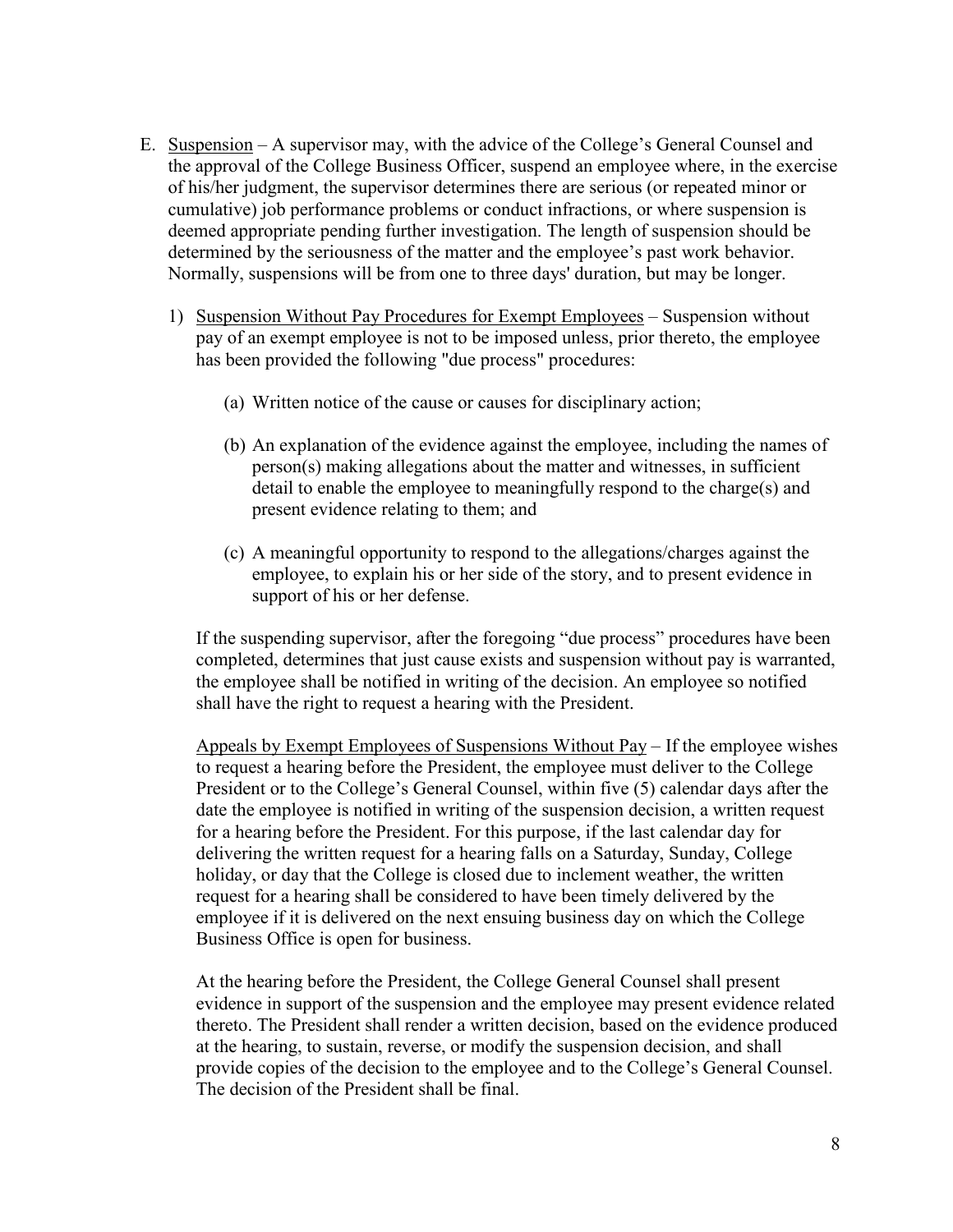The President's record of the hearing, and any audio or video recording or transcription therefrom, shall be the official record of the hearing.

2) Suspension Without Pay Procedures for Non-Exempt Employees – A supervisor may, with the advice of the College's General Counsel and approval of the College Business Officer, suspend a non-exempt employee without pay if such suspension is deemed appropriate by the suspending official based upon the evidence adduced by investigation and considered during such procedures.

The length of suspension should be determined by the seriousness of the matter and the employee's past work behavior. Normally, suspensions will be of one to three days duration, but may be longer. A written statement of the reasons for, and the length of, the suspension will be given or made available to the employee by not later than the end of the next College business day following the imposition of the suspension. The statement should explain to the employee the problem area(s) and indicate the action(s) necessary to resolve the problem(s). A copy of the statement will be given to the employee and also placed in his/her official personnel file. The employee should be asked to acknowledge receipt of the statement by signing a copy of the statement. If the employee refuses to do so, the supervisor should note such refusal on the personnel file copy of the statement. Suspension statements will remain in the personnel file permanently.

- a) Appeals by Non-Exempt Employees of Suspensions Without Pay Non-exempt employees (regular and non-regular) serve at the continuing discretion of the College President. In the case of such employees, a suspension without pay imposed in accordance with the procedures set forth above shall be final, and no appeal shall be allowed therefrom.
- 3) Suspension With Pay Procedure Suspension imposed as a disciplinary action will normally be without pay. However, suspension of an employee with pay is authorized if the purpose of the suspension is to conduct an investigation of the facts to determine appropriate action, or if other circumstances warrant. Suspension with pay may be imposed with the prior approval of the College Business Officer, but may be imposed without the "due process" procedures required prior to a suspension of an exempt employee without pay, and without any right of appeal. Suspension with pay may be followed by suspension without pay or discharge only after following any "due process" procedures specified in this Procedures Memorandum as being applicable to such actions, however.

#### F. Discharge of Exempt Employees

1) Nonrenewal of Appointment or Reductions in Force

Non-renewal of an appointment of a professional staff employee (including probationary faculty, but excluding non-probationary faculty), upon expiration of an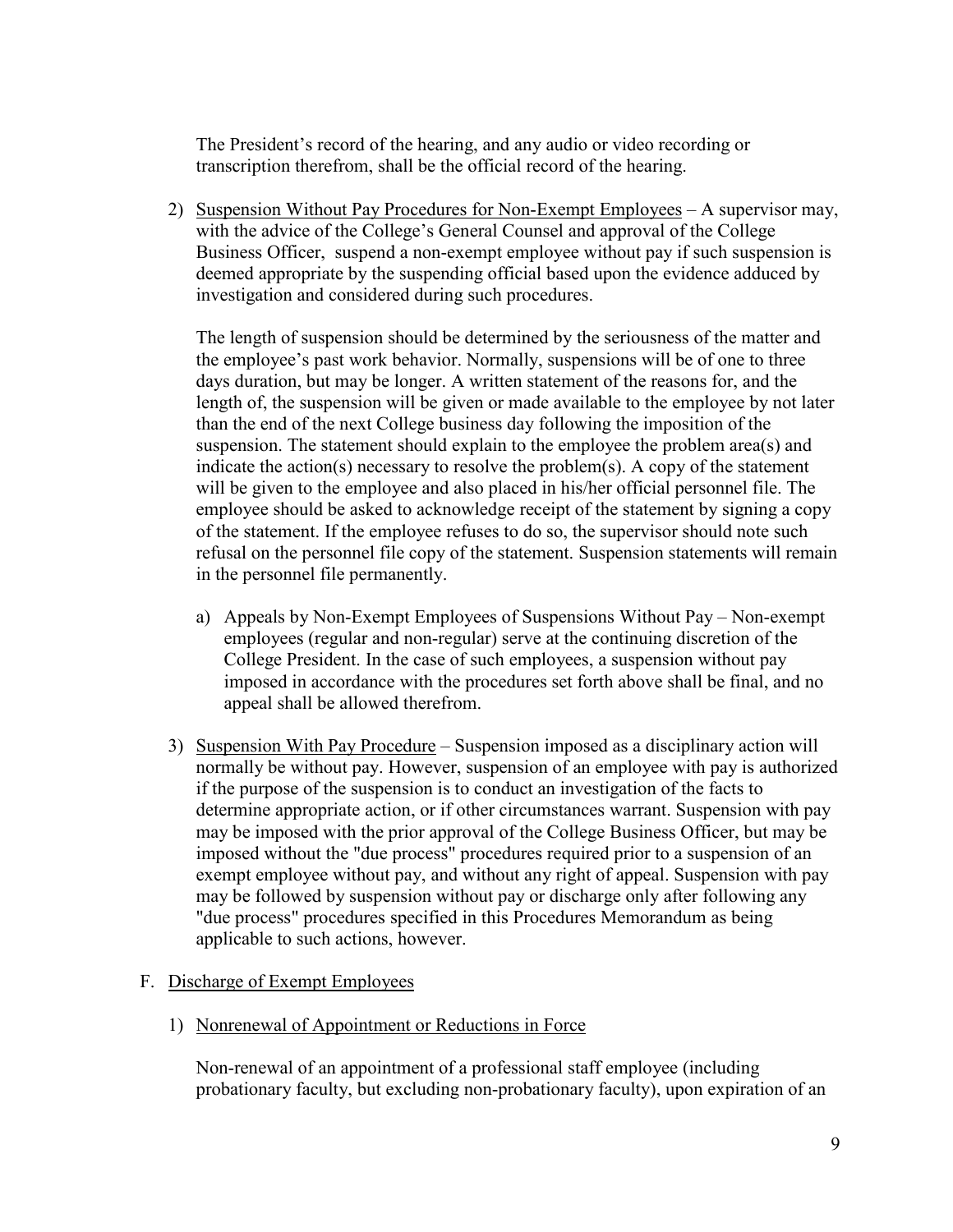appointment, is not considered a "discharge" or "dismissal" under this PM. "Just cause" is not required for such non-renewals of appointments. Likewise, reductions in force are not considered "discharges" or "dismissals" under this PM, but may be covered under other procedures or policies of the College.

- 2) "Just Cause" Dismissal
	- a) The term "just cause" means incompetence, neglect of duty, unprofessional conduct, insubordination, immorality, physical or mental incapacity, or other conduct that interferes substantially with continued performance of duties. Incompetence includes, but is not limited to, demonstrated deficiencies or shortcomings in knowledge of subject matter or teaching or administrative skills.

"Just cause" is required to dismiss from employment:

- (1) Exempt employees (other than non-probationary full time faculty) after completion of the applicable two-year probationary period, except where separation from employment is being effected through non-renewal of an appointment; and
- (2) Non-probationary full time faculty employees, either during or at the end of a term of appointment.
- b) Where "just cause" is not required to terminate the employment of an exempt employee (see F.1 and F.2, above), the President shall make the final determination regarding termination. No appeal shall be allowed to the Board of Governors.
- c) Where "just cause" is required to terminate the employment of an exempt employee (see F.2 above), the employee may not be terminated until after he/she has been provided with each of the following "due process" procedures:
	- (1) Written notice of the cause or causes for disciplinary action;
	- (2) An explanation of the evidence against the employee, including the names of person(s) making allegations about the matter and witnesses, in sufficient detail to enable the employee to meaningfully respond to the charge(s) and present evidence relating to them; and
	- (3) A meaningful opportunity to respond to the allegations/charges against the employee, to explain his or her side of the story, and to present evidence in support of his or her defense.

If the President or his or her designee, after the foregoing "due process" procedures have been completed, determines that just cause exists and termination is warranted, the employee shall be notified in writing of the termination decision.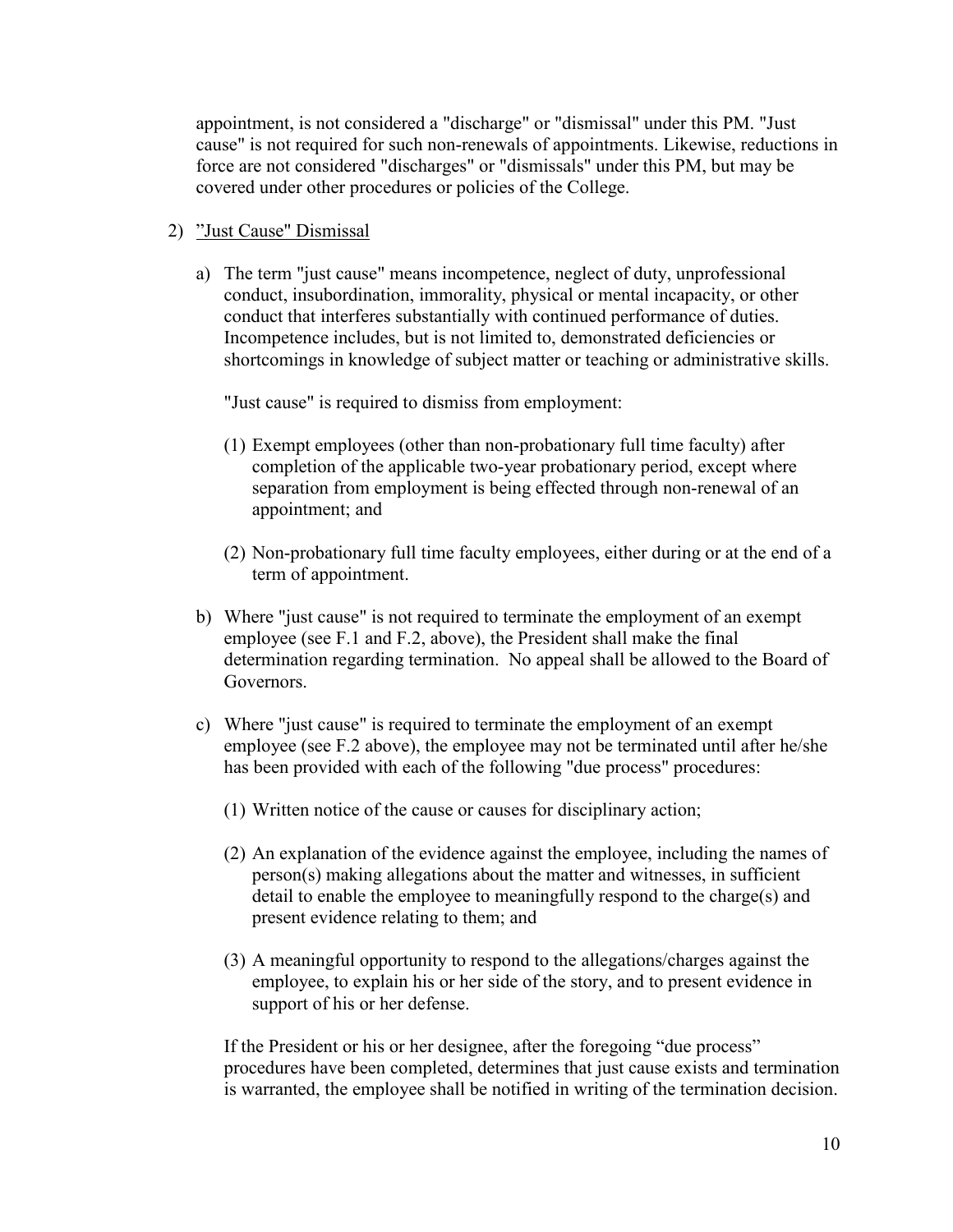(If the matter involves a contract non-reappointment, a contract termination that is not to be effective until the beginning of the ensuing contract year, or a contract amendment that is not to be effective until the beginning of the ensuing contract year, rather than a termination of employment during the term of the current contract or appointment, then the provisions of Neb.Rev.Stat. § 85-1528 shall apply.) An employee so notified shall have the right to request a hearing before the Board of Governors.

If the employee wishes to request a hearing before the Board of Governors, the employee must deliver to the College President or to the College's General Counsel, within five (5) calendar days after the date the employee is notified in writing of the termination decision, a written request for a hearing before the Board of Governors. For this purpose, if the last calendar day for delivering the written request for a hearing falls on a Saturday, Sunday, College holiday, or day that the College is closed due to inclement weather, the written request for a hearing shall be considered to have been timely delivered by the employee if it is delivered on the next ensuing business day on which the College Business Office is open for business.

Upon receipt of a timely written request for a hearing before the Board of Governors, the Board Chair shall set a hearing date and time. The President or College General Counsel shall provide notice of the hearing date and time to the employee. The hearing shall be held before not less than a quorum of the Board, and the hearing shall be held as soon as a quorum of the Board practicably may be convened for such purpose. In no event will the hearing be held less than five (5) calendar days after the date of delivery of the written request for hearing by the employee.

Pursuant to Neb.Rev.Stat. § 85-1528, if the matter involves a contract nonreappointment, contract termination that is not to be effective until the beginning of the ensuing contract year, or contract amendment that is not to be effective until the beginning of the ensuing contract year, rather than a termination of employment during the term of a current contract or appointment, the hearing shall be held within ten (10) days after receipt of the employee's timely written request for a hearing.

At the hearing before the Board, the College General Counsel (or another individual designated by the President) shall present evidence in support of the termination (or amendment) and the employee may present evidence related thereto. The Board shall render a written decision, based on the evidence produced at the hearing, to sustain, reverse, or modify the termination decision (or to amend or terminate the employee's contract for the ensuing year, as the case may be), and shall provide copies of the decision to the employee and to the College's General Counsel. The decision of the Board shall be final.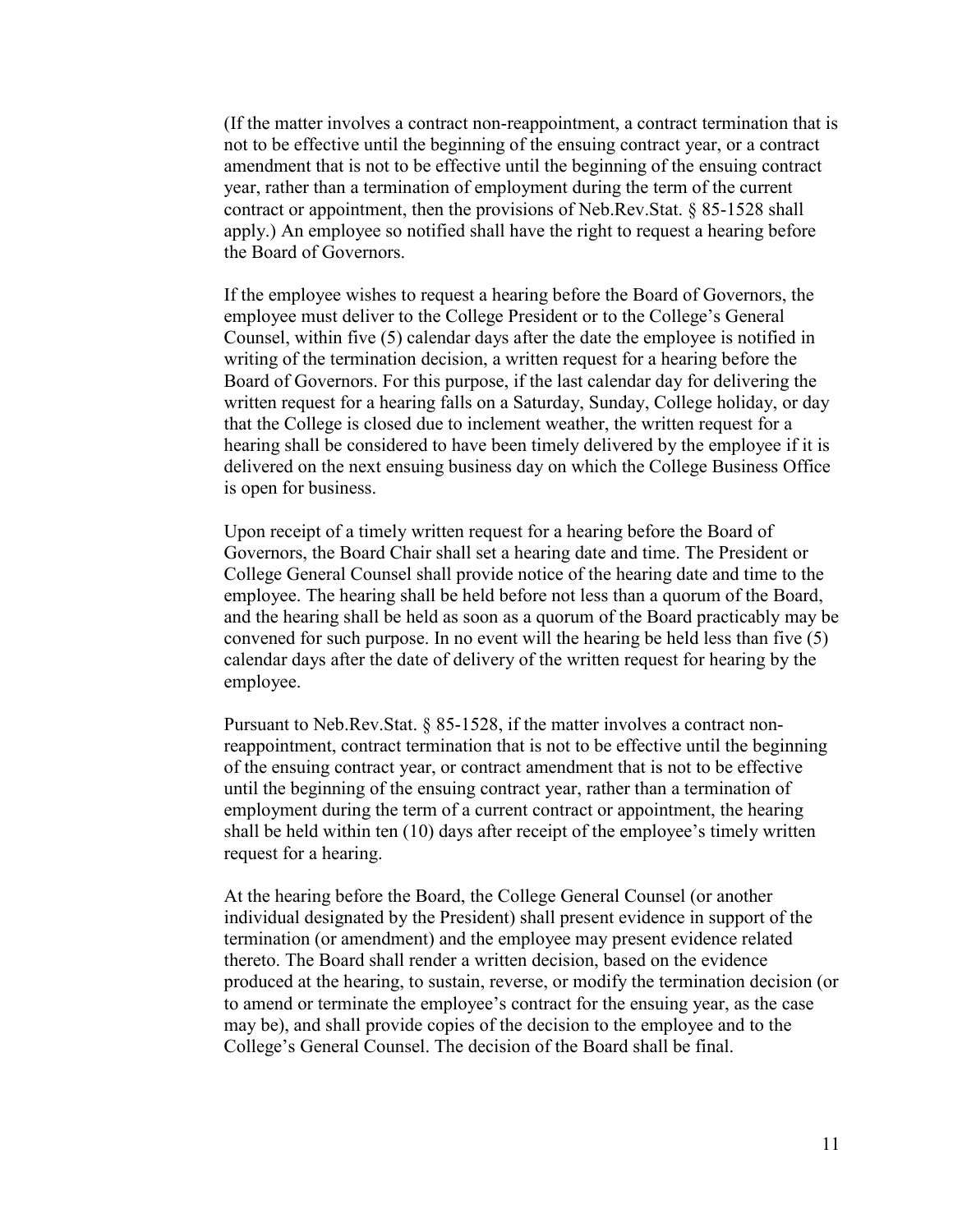The board's record of the hearing, and any audio or video recording or transcription therefrom, shall be the official record of the hearing.

### G. Discharge of Non-Exempt Employees

1) Regular non-exempt employees – Termination of a non-exempt employee during his/her applicable orientation or probationary period, and any extension thereof, and termination of a non-exempt employee due to reduction in force or elimination of positions, shall not be considered a "discharge" or "dismissal" under this PM.

The appropriate Vice President or the College Business Officer may, with the approval of the College President, discharge a non-exempt employee when, in the exercise of the Vice President's or College Business Officer's discretion and judgment, the best interests of the College require discharge.

The supervisor will provide or mail to the employee a written statement confirming the discharge and the effective date of discharge within 72 hours of any verbal discharge notice. Copies of the discharge notice will be provided to Human Resources and the higher level supervisors.

A non-exempt employee who has satisfactorily completed his/her applicable orientation or probationary period, and any extension of such period, will be given two weeks (fourteen calendar days) notice of termination or, at the option of the College President, two weeks (14 calendar days) pay in lieu of such notice, unless the discharge is based upon unprofessional conduct, misappropriation or misuse of College funds or property, insubordination, or immorality.

Termination of a non-exempt employee, concurred in by the College President, shall be final and no appeal or grievance will be allowed or considered which arises therefrom.

The College President, or his or her designee, may, at his/her discretion, suspend (with or without pay) or discharge any regular non-exempt employee without any recommendation from a Dean or Vice President, or the College Business Officer, and without right of appeal.

2) Non-Regular Non-Exempt Employees – Non-regular non-exempt employees may be terminated or otherwise disciplined by the President without notice, pay in lieu of notice, or cause, at the continuing discretion of the President. No appeal or grievance will be allowed or considered which arises therefrom.

Nothing contained in this PM shall be interpreted to mean that either regular or nonregular non-exempt employees serve other than at the continuing discretion of the College President.

## 6. Miscellaneous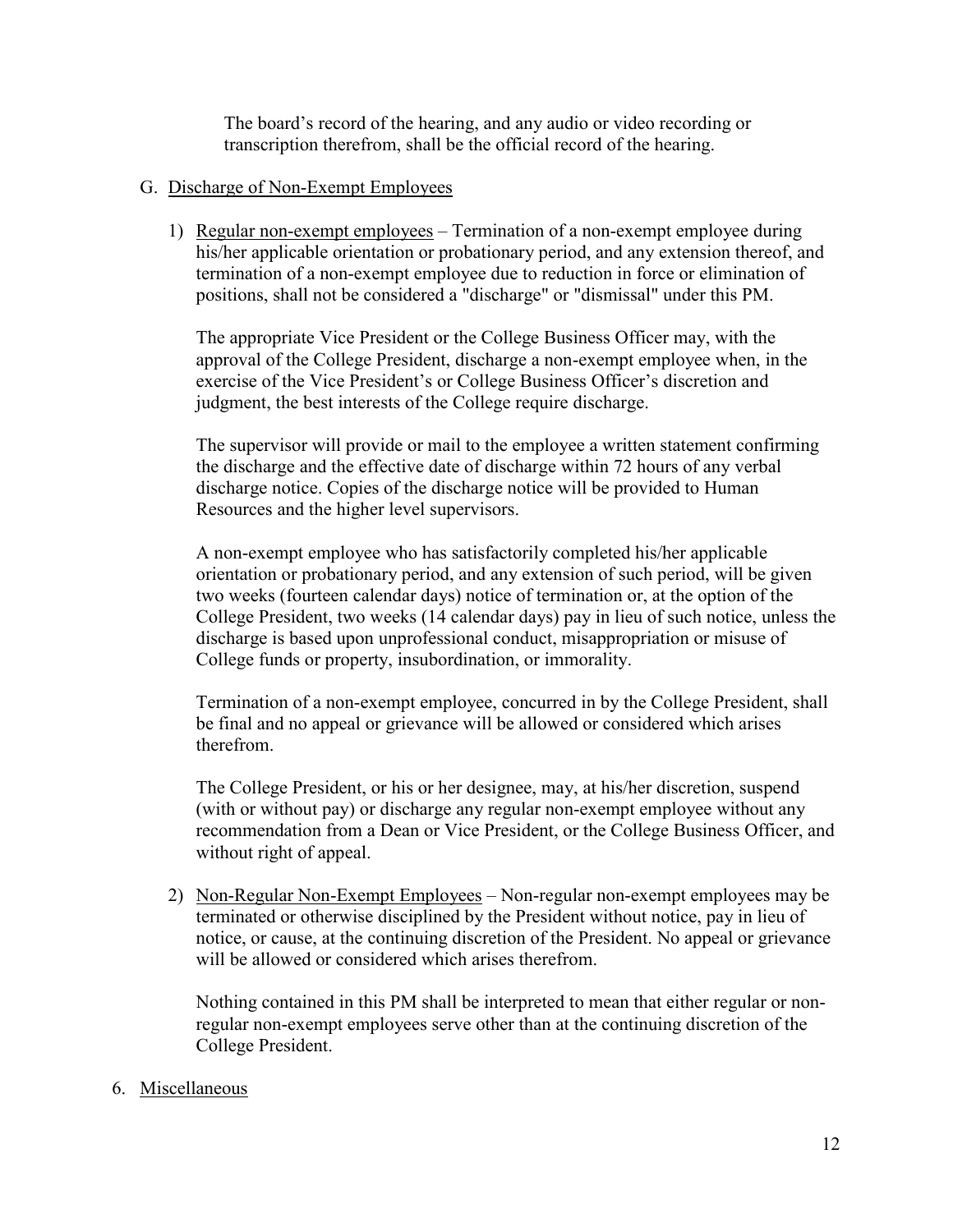- A. Investigative Considerations Supervisory staff should thoroughly investigate all pertinent aspects of a case before imposing or initiating non-disciplinary action or disciplinary action. In order to determine the facts of the case, the supervisor should interview the employee and any witnesses deemed by the supervisor to possess relevant information. Investigation should include obtaining and retaining any physical or written evidence and hearing any explanation the employee may choose to offer. The supervisor should consider visiting the incident site if such a visit would be helpful. The supervisor should cross-check stories if conflicts or inconsistencies exist. The scope of the investigation should be consistent with the circumstances of the case and the nature of the action contemplated.
- B. Performance Reviews The completion of performance review forms during periods when employees are experiencing job performance problems or engaging in misconduct is extremely important. Performance evaluations are normally completed annually. However, they may be conducted at any time during the process of non-disciplinary actions or disciplinary actions. They serve as important documentation of efforts to correct employee deficiencies. It is extremely important that such reviews accurately and fully reflect performance and/or conduct deficiencies and recommend improvement actions.
- C. Confidentiality A supervisor should discuss disciplinary investigations and matters only with those individuals who have a need to know or who can provide pertinent facts. Caution should be used to protect reputations.
- D. Relationship to Grievance Procedures Except as may be provided otherwise in a then applicable collective bargaining agreement, the appeal rights (if any) specified herein shall be the exclusive review procedures and appeal rights allowed respecting the nondisciplinary actions and disciplinary actions described herein. Except as specifically permitted herein, no grievance procedure of the College may be utilized to obtain any review of, or to appeal from, any non-disciplinary action or disciplinary action imposed under this Procedure Memorandum.
- 7. Special Notice Under The Drug-Free Schools And Communities Act Amendments Of 1989: See PM VI-30, [Drug Free Workplace Requirements](http://www.mccneb.edu/procedures/VI-30_Drug-Free_Workplace.htm) and PM X-5, [Drug Prevention Program](http://www.mccneb.edu/procedures/X-5_Drug_Prevention_Act.htm)  [Under the Drug Free Schools and Communities Act](http://www.mccneb.edu/procedures/X-5_Drug_Prevention_Act.htm) as Amended.

## SECTION II General Work Expectations

The following is an illustrative (but not exhaustive) list of expectations with which every College employee must comply. College employees must satisfy such expectations regarding personal conduct. Failure to do so may result in disciplinary action, if deemed appropriate by the College.

1. General Expectations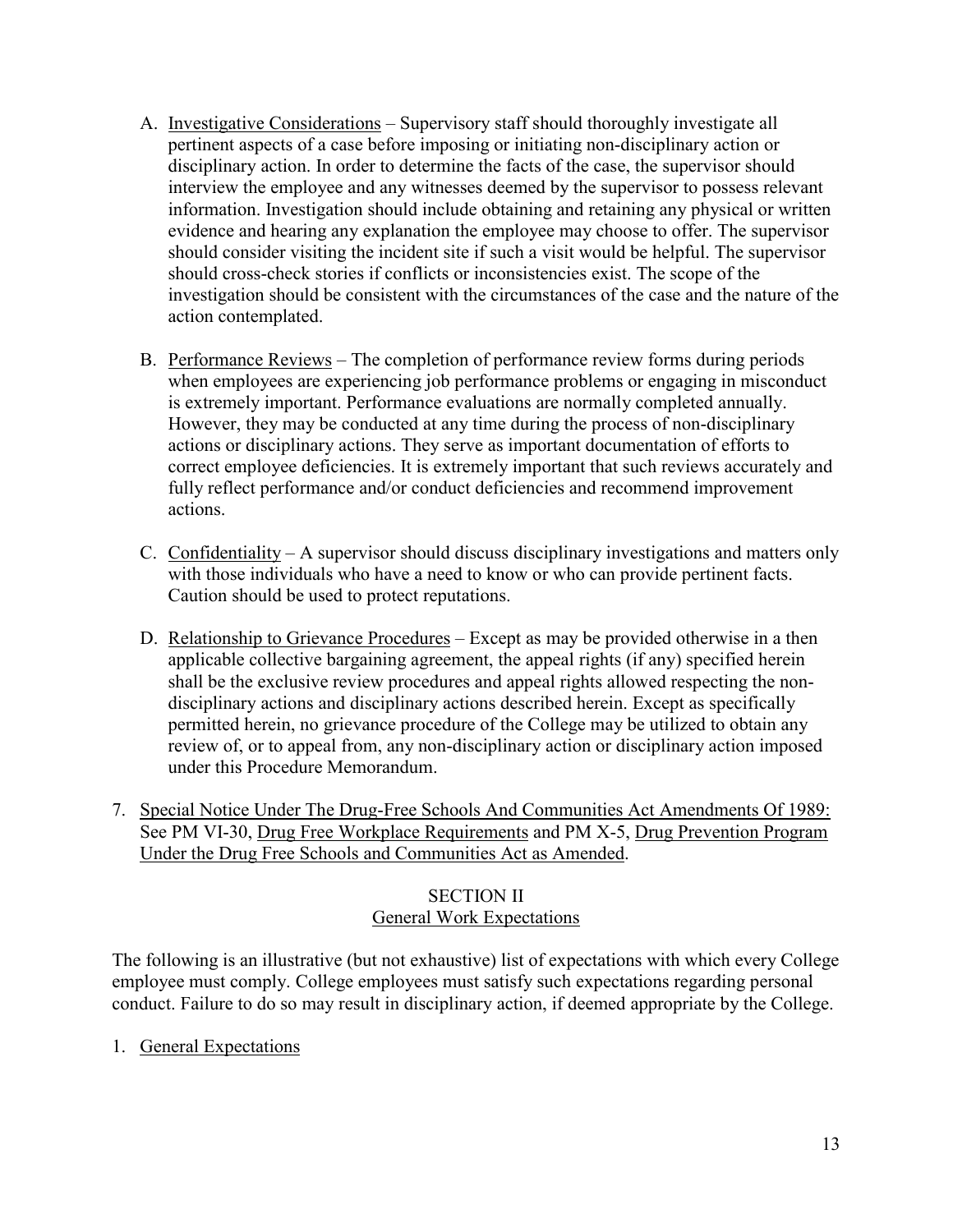- A. Employees are to be attentive to their work responsibilities and are to perform those responsibilities competently and efficiently while maintaining harmonious and cooperative relations with other employees.
- B. Loafing, loitering, sleeping, visiting and engaging in unauthorized personal business (by telephone or otherwise) while on duty are not permitted.
- C. Employees shall comply with all Board of Governors and College policies and procedures.
- D. Employees shall refrain from engaging in any unlawful discrimination because of or based upon race, color, religion, sex, sexual orientation, age, national origin, marital status, or disability. Harassment in any form, including but not limited to harassment based on or because of any of the classifications listed in the preceding sentence, is likewise prohibited.
- E. Insubordination, disobedience and failure or refusal to follow written or oral instructions from supervisory authority is prohibited. However, supervisory directives which would result in blatant infractions of health and safety regulations, or supervisory directives to engage in illegal actions, are not to be carried out and are to be immediately reported to a higher authority within the College.
- F. Disclosure of confidential information or records, other than to an individual entitled to receive the information or record as part of his or her official duties for the College or to an individual entitled by law to receive such information or record, is prohibited. Providing information or making any statement to any person, knowing the information or statement is false, is similarly prohibited. Unethical use of confidential information or intentional falsification of any record is likewise prohibited.
- G. Employees must observe all safety and health rules, including rules requiring use of protective equipment and clothing, and laws, rules and regulations governing operation of equipment, machinery, and vehicles. Employees must immediately report accidents or injuries that occur during working hours or while on College business.

## 2. Hours of Work and Attendance

- A. Unless otherwise directed by supervisory authority, employees must comply with their established work day starting and quitting times and are only to take authorized breaks and lunch periods. Employees must work the full number of hours for which they are paid, less any official paid leave time or absence which has been approved.
- B. Sick leave must be used properly. Excessive use or abuse of sick leave is unacceptable. Absences will be excused only with proper authorization. Absences without notification and prior approval are prohibited. If an employee is unexpectedly absent, supervisory authority must be notified in person or by telephone at the earliest possible time, and in no event later than one-half hour after the employee was to have commenced work. Such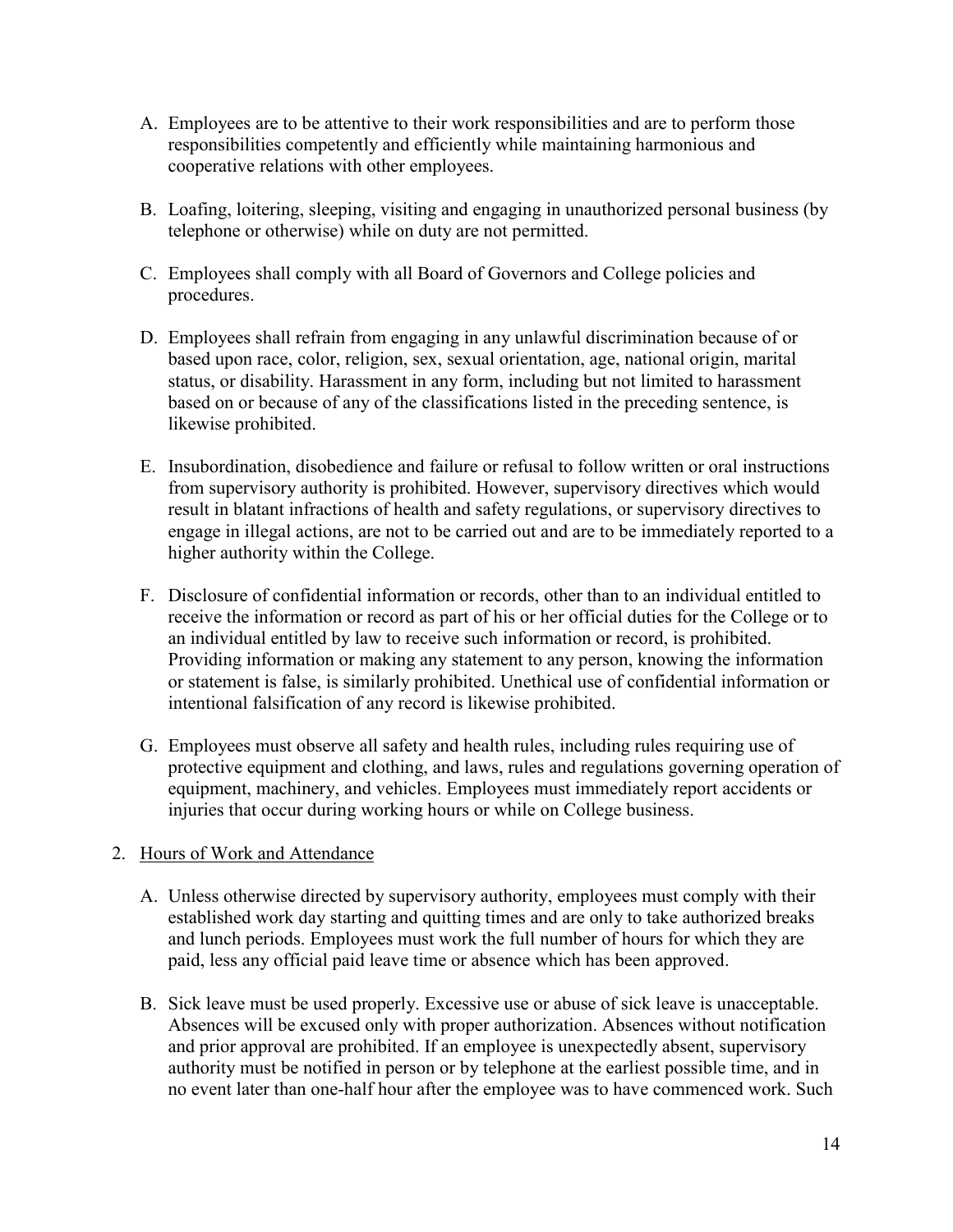notice to the supervisor must be given each day that the illness continues unless excused. No employee may leave work without supervisory approval, except in a bona fide emergency, in which event the employee personally shall notify the supervisor immediately at the first opportunity.

## 3. Property

- A. Unauthorized entry upon, use, abuse, misuse, theft, conversion, possession or waste of College-owned property, property at College work sites, or property of another on a College campus or other facility under the control of or being used by the College, is prohibited.
- B. Improper or unlawful use of College vehicles, equipment, facilities or materials is prohibited. Waste, diversion, conversion, theft, or unauthorized personal use of College supplies or telephone, reproduction, or other equipment is prohibited.
- C. Installation of any computer software on any College computer without written approval of the supervisor is prohibited.

# 4. Personal Actions and Appearance

- A. Employees are expected to remain calm even when provoked or in stressful situations. Employees will not threaten or attempt to do bodily or other injury, engage in physical violence, intentionally inflict mental anguish, or engage in any other physically or verbally abusive action directed toward students, College employees, representatives of other organizations, or the general public.
- B. Unauthorized or unlawful possession, use, trading, selling, or delivery of alcoholic beverages, controlled substances, or narcotics during the employee's work hours or while on College property, or while engaged in College business, is prohibited. This includes, but is not limited to, the unlawful possession, use or distribution of illicit drugs or alcohol on College property or as part of or in the course of any College activity.
- C. Employees shall not report to work in: (a) a physical or mental condition which is unsafe to the employee, others, or physical property; (b) a physical or mental condition which renders one substantially incapable of effectively performing job responsibilities; or (c) a physical or mental condition which creates an unfavorable public image. Such conditions include, but are not limited to, those caused by disabling physical illness or by being under the influence of alcohol, narcotics, or other chemical substances, or by abuse of alcohol, narcotics, or other chemical substance.
- D. Unauthorized solicitation of funds, donations or services, unauthorized sale of commercial products, and unauthorized political solicitation, while on College business or premises, are prohibited. Unauthorized distribution of printed, published, or other mass-produced material is not permitted during the working time of either the distributor or distributee, or in College work areas.